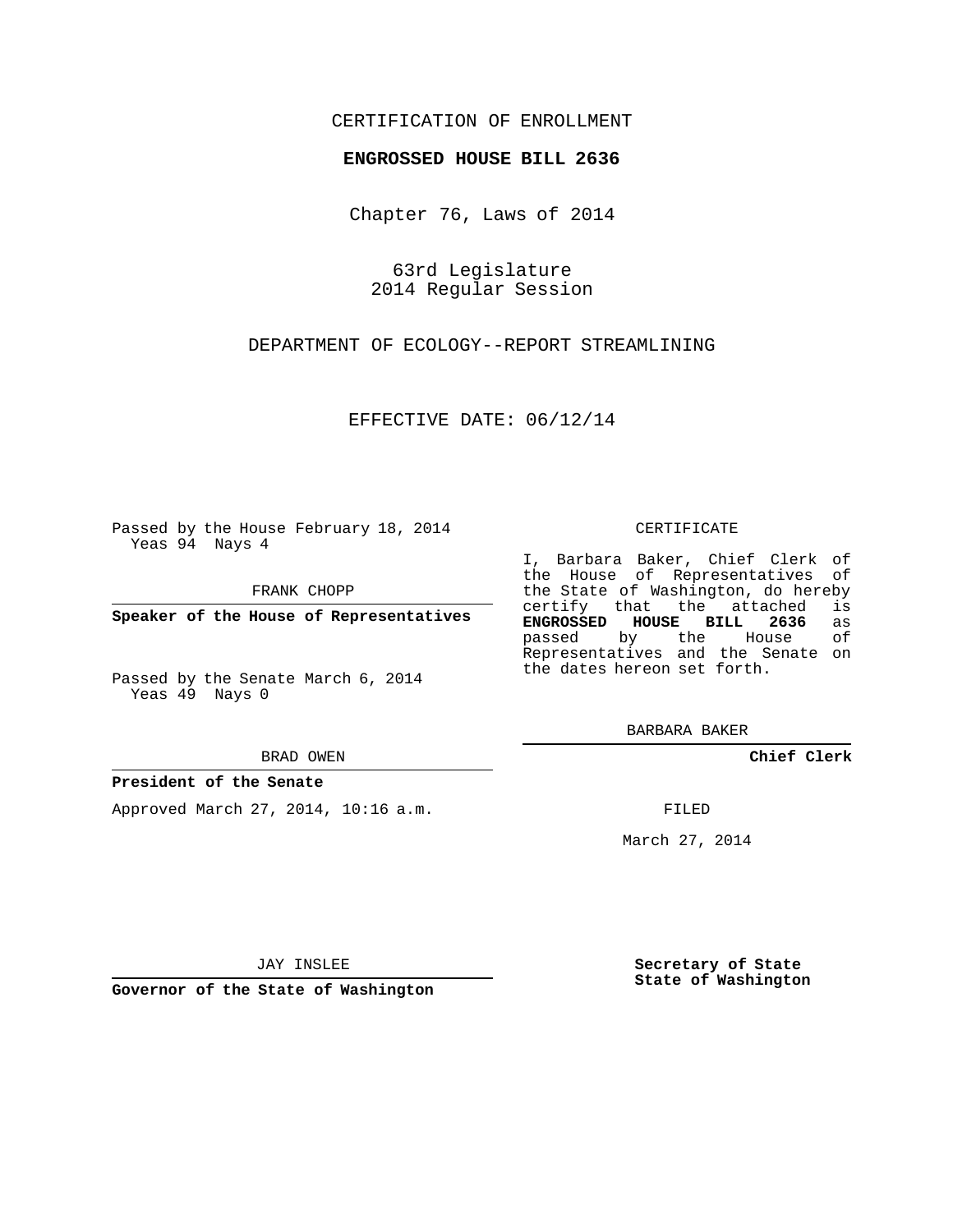# **ENGROSSED HOUSE BILL 2636** \_\_\_\_\_\_\_\_\_\_\_\_\_\_\_\_\_\_\_\_\_\_\_\_\_\_\_\_\_\_\_\_\_\_\_\_\_\_\_\_\_\_\_\_\_

\_\_\_\_\_\_\_\_\_\_\_\_\_\_\_\_\_\_\_\_\_\_\_\_\_\_\_\_\_\_\_\_\_\_\_\_\_\_\_\_\_\_\_\_\_

Passed Legislature - 2014 Regular Session

**State of Washington 63rd Legislature 2014 Regular Session**

**By** Representatives Smith, Tarleton, and Morrell; by request of Department of Ecology

Read first time 01/23/14. Referred to Committee on Environment.

 AN ACT Relating to streamlining statutorily required environmental reports by government entities; amending RCW 70.93.200, 70.93.220, 70.93.250, 70.94.162, 70.95.530, 70.95J.025, 70.120A.050, 90.42.130, 90.44.052, 90.48.545, 90.80.150, and 90.82.043; reenacting and amending RCW 43.21A.667; and repealing RCW 70.95.545, 70.120A.040, and 90.80.901.

BE IT ENACTED BY THE LEGISLATURE OF THE STATE OF WASHINGTON:

 **Sec. 1.** RCW 43.21A.667 and 2011 c 171 s 7, 2011 c 169 s 2, and 2011 c 5 s 908 are each reenacted and amended to read as follows:

 (1) The aquatic algae control account is created in the state treasury. Moneys directed to the account from RCW 88.02.640 must be deposited in the account. Expenditures from the account may only be used as provided in this section. Moneys in the account may be spent only after appropriation.

 (2) Funds in the aquatic algae control account may be appropriated to the department to develop a freshwater and saltwater aquatic algae control program and may be used to establish contingency funds for emergent issues. Funds must be expended as follows: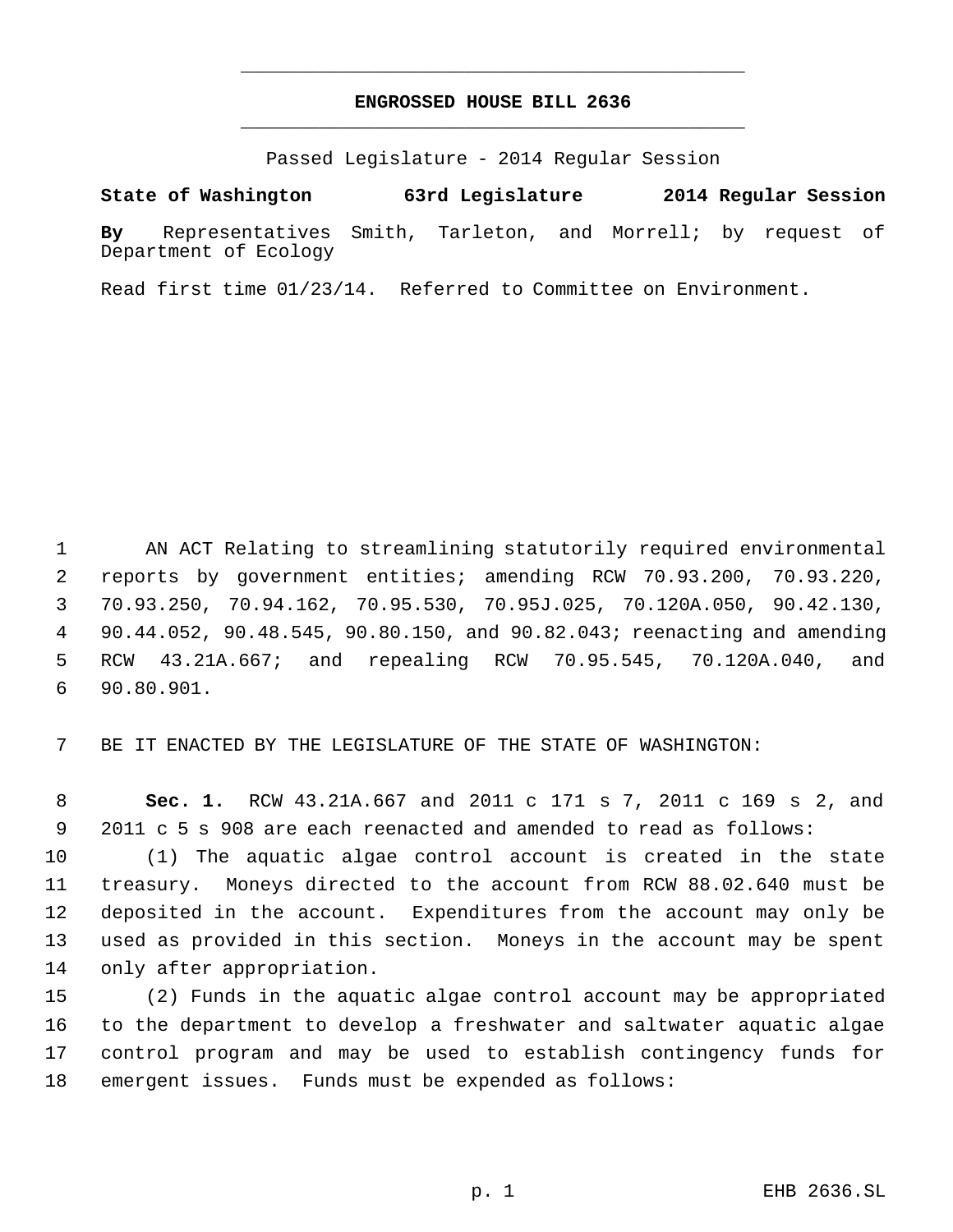(a) As grants to cities, counties, tribes, special purpose districts, and state agencies: (i) To manage excessive freshwater and saltwater nuisance algae, with priority for the treatment of lakes in 4 which harmful algal blooms have occurred within the past three years; and (ii) for freshwater and saltwater nuisance algae monitoring and removal; and

 (b) To provide technical assistance to applicants and the public 8 about aquatic algae control( $\ddot{i}$  and

 $\left\{e\right\}$  -During -the -2009-2011 -fiscal -biennium, -the -legislature -may 10 transfer from the freshwater aquatic algae control account to the state general fund such amounts as reflect the excess fund balance of the  $12 \qquad \text{account}$ ).

13 (3) ((The -department - shall - submit - a -biennial - report - to - the 14 appropriate-legislative-committees-describing-the-actions-taken-to 15 implement this section along with suggestions on how to better fulfill 16 the intent of chapter 464, Laws of 2005. The first report is due December 1, 2007.

18  $(4)$ )) For the purposes of this section, "saltwater nuisance algae" means native invasive algae (sea lettuce), nonnative invasive algae, and algae producing harmful toxins.

 **Sec. 2.** RCW 70.93.200 and 1998 c 257 s 8 are each amended to read as follows:

In addition to the foregoing, the department of ecology shall:

 (1) Serve as the coordinating agency between the various industry organizations seeking to aid in the waste reduction, anti-litter, and recycling efforts;

 (2) Serve as the coordinating and administrating agency for all state agencies and local governments receiving funds for waste reduction, litter control, and recycling under this chapter;

 (3) Recommend to the governing bodies of all local governments that 31 they adopt ordinances similar to the provisions of this chapter;

 (4) Cooperate with all local governments to accomplish coordination of local waste reduction, anti-litter, and recycling efforts;

 (5) Encourage, organize, and coordinate all voluntary local waste reduction, anti-litter, and recycling campaigns seeking to focus the attention of the public on the programs of this state to reduce waste, control and remove litter, and foster recycling;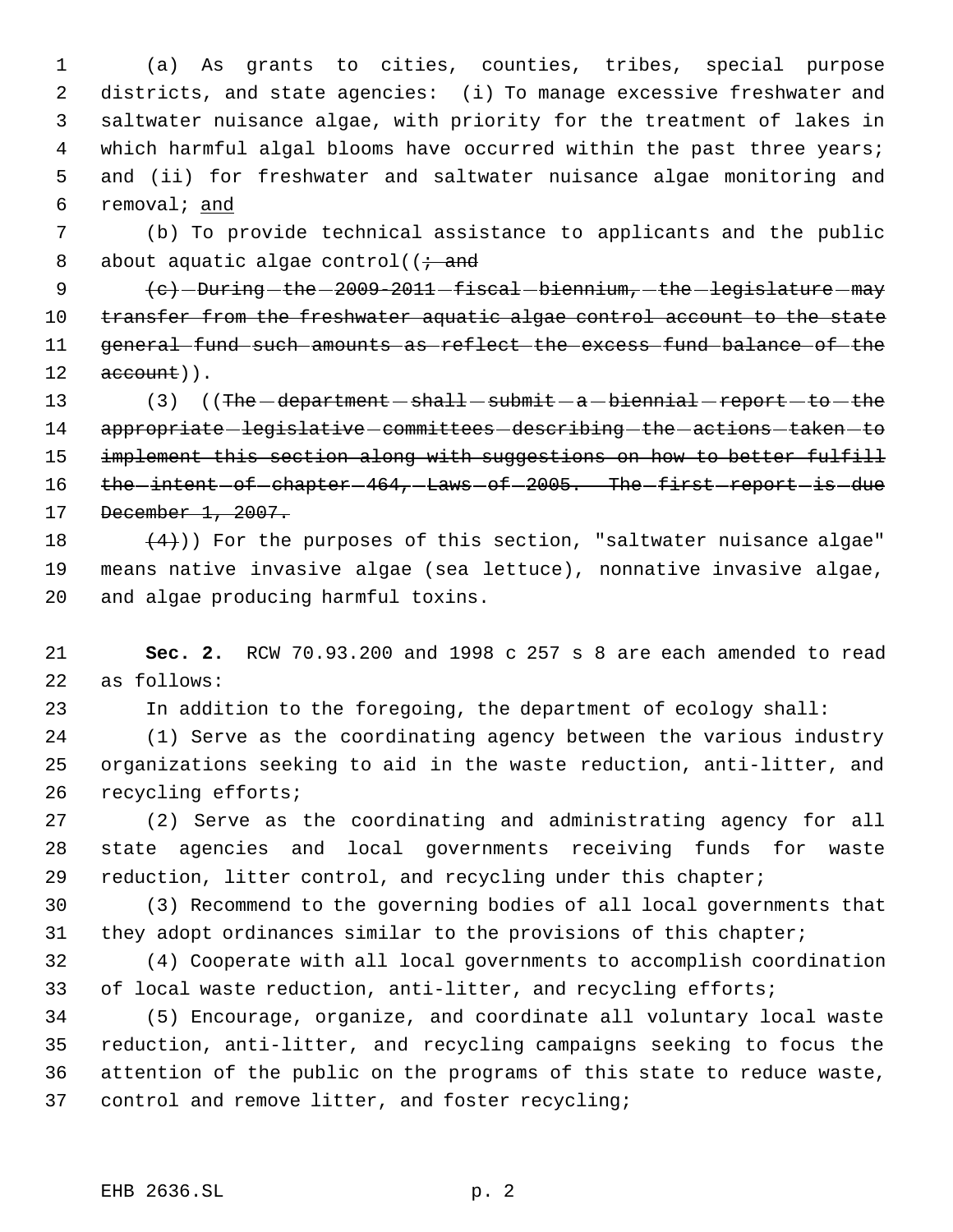(6) Investigate the availability of, and apply for funds available from any private or public source to be used in the program outlined in this chapter;

 (7) Develop statewide programs by working with local governments, payers of the waste reduction, recycling, and litter control tax, and industry organizations that are active in waste reduction, anti-litter, and recycling efforts to increase public awareness of and participation in recycling and to stimulate and encourage local private recycling centers, public participation in recycling and research and development in the field of litter control, and recycling, removal, and disposal of litter-related recycling materials;

12 (8) Conduct a ((biennial)) periodic statewide litter survey targeted at litter composition, sources, demographics, and geographic trends; and

15 (9) Provide on the department's web site a ((biennial)) summary of all waste reduction, litter control, and recycling efforts statewide 17 including those of the department  $(( $\theta$  +  $\theta$  +  $\theta$  +  $\theta$ )) and other state)$  agencies and local governments funded for such programs under this 19 chapter. ((This report is due to the legislature in March of even-20 numbered years.))

 **Sec. 3.** RCW 70.93.220 and 1998 c 257 s 6 are each amended to read as follows:

23 (1) The department  $((e f - e c o log y))$  is the coordinating and administrative agency working with the departments of natural resources, revenue, transportation, and corrections, and the parks and recreation commission in developing a biennial budget request for funds for the various agencies' litter collection programs.

 (2) Funds may be used to meet the needs of efficient and effective litter collection and illegal dumping programs identified by the various agencies. The department shall develop criteria for evaluating the effectiveness and efficiency of the waste reduction, litter control, and recycling programs being administered by the various agencies listed in RCW 70.93.180, and shall distribute funds according to the effectiveness and efficiency of those programs. In addition, the department shall approve funding requests for efficient and effective waste reduction, litter control, and recycling programs, provide funds, and monitor the results of all agency programs.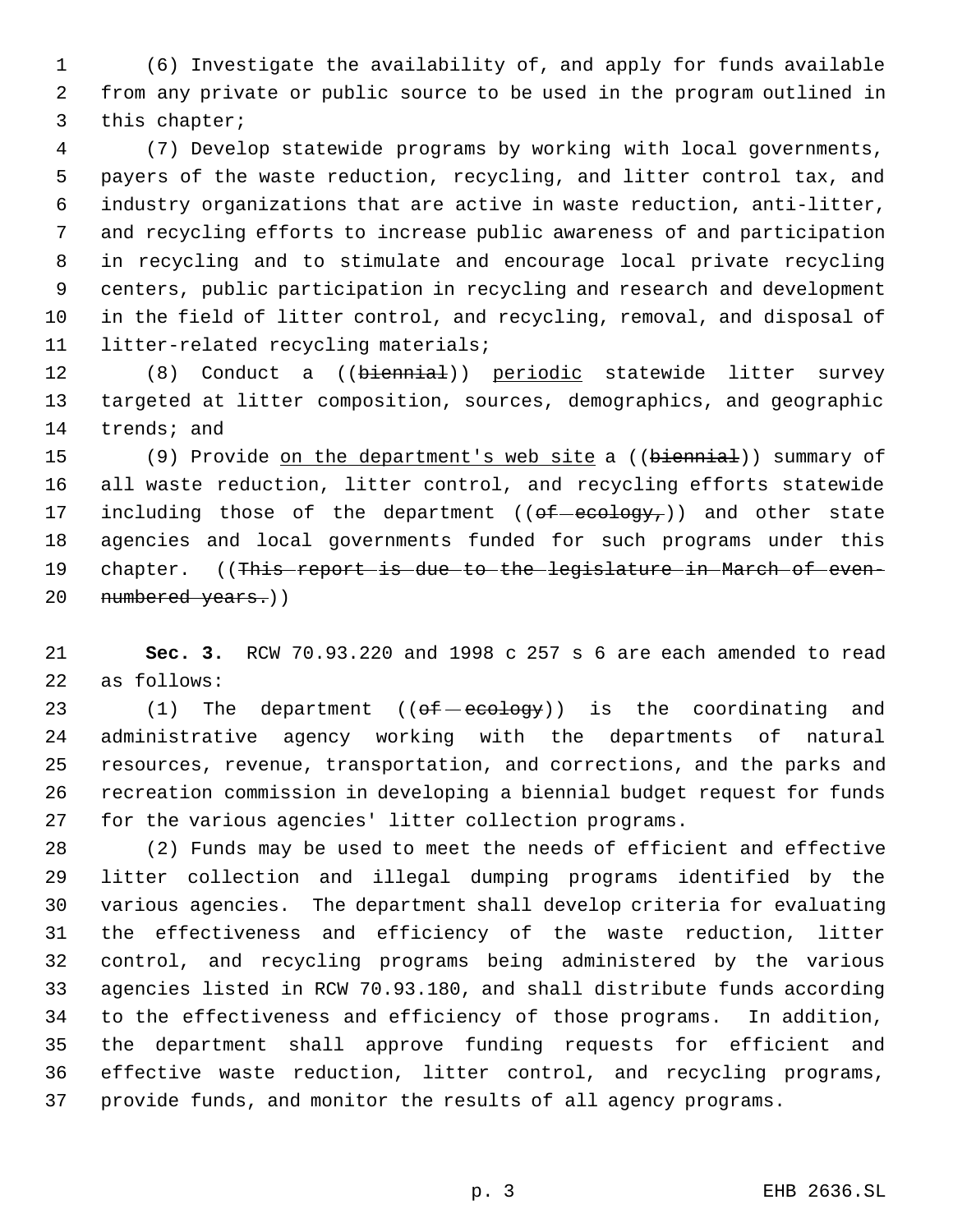(3) All agencies are responsible for reporting information on their 2 litter collection programs( $(\tau)$ ) as requested by the department (( $\theta$ f) ecology. Beginning  $-$  in  $-\text{the}$   $-\text{year}$   $2000$ ,  $-\text{this}$   $\text{information}$   $\text{shall}$   $\text{be}$ 4 provided to the department by March of even-numbered years. In 1998, this information shall be provided by July 1st.

 $(4)$  By December 1998, and in every even-numbered year thereafter, the department shall provide a report to the legislature summarizing biennial waste reduction, litter control, and recycling activities by state agencies and submitting the coordinated litter budget request of all agencies)).

 **Sec. 4.** RCW 70.93.250 and 2002 c 175 s 46 are each amended to read as follows:

 (1) The department shall provide funding to local units of government to establish, conduct, and evaluate community restitution and other programs for waste reduction, litter and illegal dump cleanup, and recycling. Programs eligible for funding under this section shall include, but not be limited to, programs established pursuant to RCW 72.09.260.

 (2) Funds may be offered for costs associated with community waste reduction, litter cleanup and prevention, and recycling activities. The funding program must be flexible, allowing local governments to use funds broadly to meet their needs to reduce waste, control litter and illegal dumping, and promote recycling. Local governments are required to contribute resources or in-kind services. The department shall evaluate funding requests from local government according to the same criteria as those developed in RCW 70.93.220, provide funds according to the effectiveness and efficiency of local government litter control programs, and monitor the results of all local government programs under this section.

 (3) Local governments shall report information as requested by the department in funding agreements entered into by the department and a 32 local government. ((The-department-shall-report-to-the-appropriate 33 standing-committees-of-the-legislature-by-December-of-even-numbered years on the effectiveness of local government waste reduction, litter, and recycling programs funded under this section.))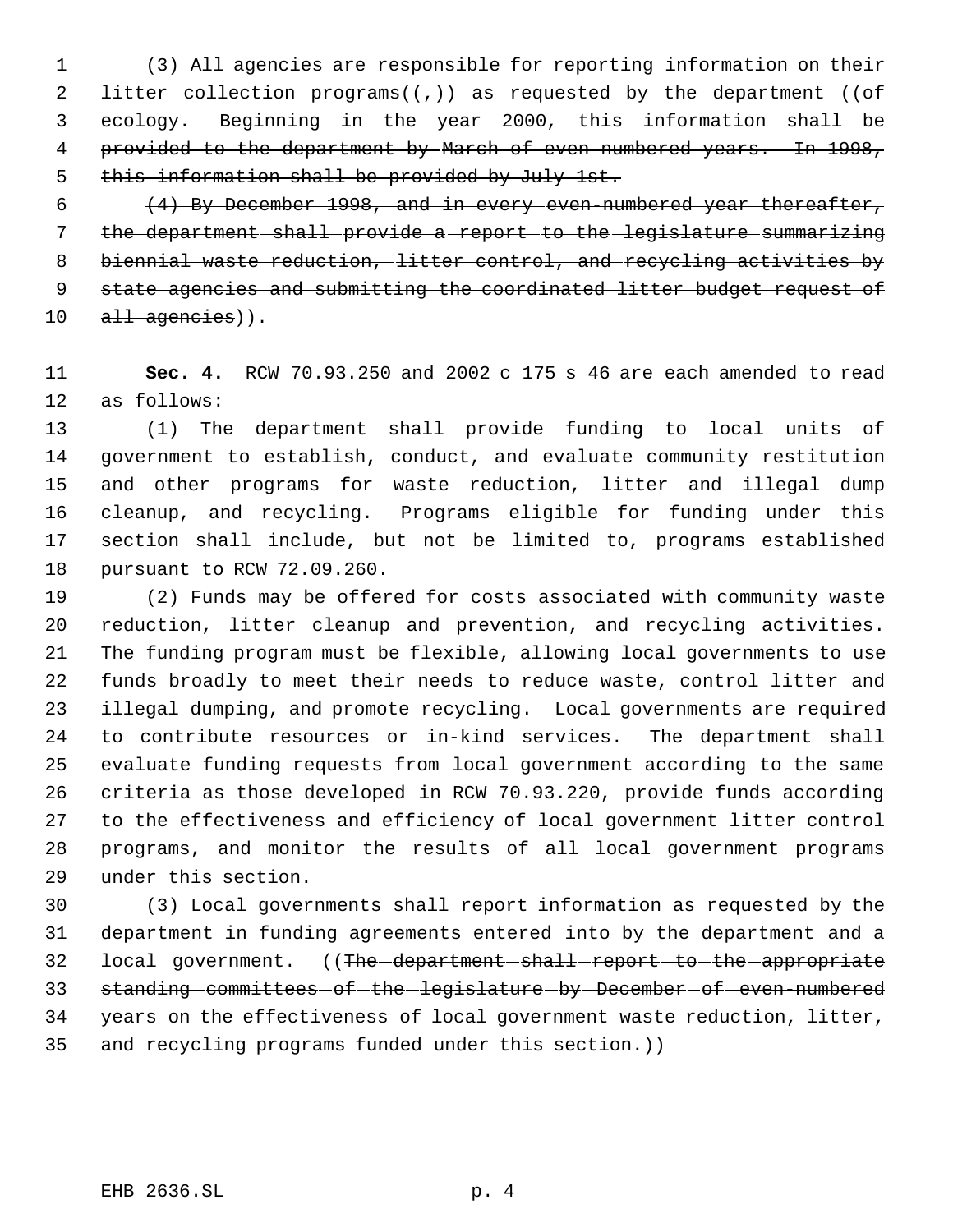**Sec. 5.** RCW 70.94.162 and 1998 c 245 s 129 are each amended to read as follows:

 (1) The department and delegated local air authorities are authorized to determine, assess, and collect, and each permit program source shall pay, annual fees sufficient to cover the direct and indirect costs of implementing a state operating permit program approved by the United States environmental protection agency under the federal clean air act. However, a source that receives its operating permit from the United States environmental protection agency shall not be considered a permit program source so long as the environmental protection agency continues to act as the permitting authority for that source. Each permitting authority shall develop by rule a fee schedule allocating among its permit program sources the costs of the operating permit program, and may, by rule, establish a payment schedule whereby periodic installments of the annual fee are due and payable more frequently. All operating permit program fees collected by the department shall be deposited in the air operating permit account. All operating permit program fees collected by the delegated local air authorities shall be deposited in their respective air operating permit accounts or other accounts dedicated exclusively to support of the operating permit program. The fees assessed under this subsection shall first be due not less than forty-five days after the United States environmental protection agency delegates to the department the authority to administer the operating permit program and then annually thereafter.

 The department shall establish, by rule, procedures for administrative appeals to the department regarding the fee assessed pursuant to this subsection.

 (2) The fee schedule developed by each permitting authority shall fully cover and not exceed both its permit administration costs and the permitting authority's share of statewide program development and oversight costs.

 (a) Permit administration costs are those incurred by each permitting authority, including the department, in administering and enforcing the operating permit program with respect to sources under its jurisdiction. Costs associated with the following activities are fee eligible as these activities relate to the operating permit program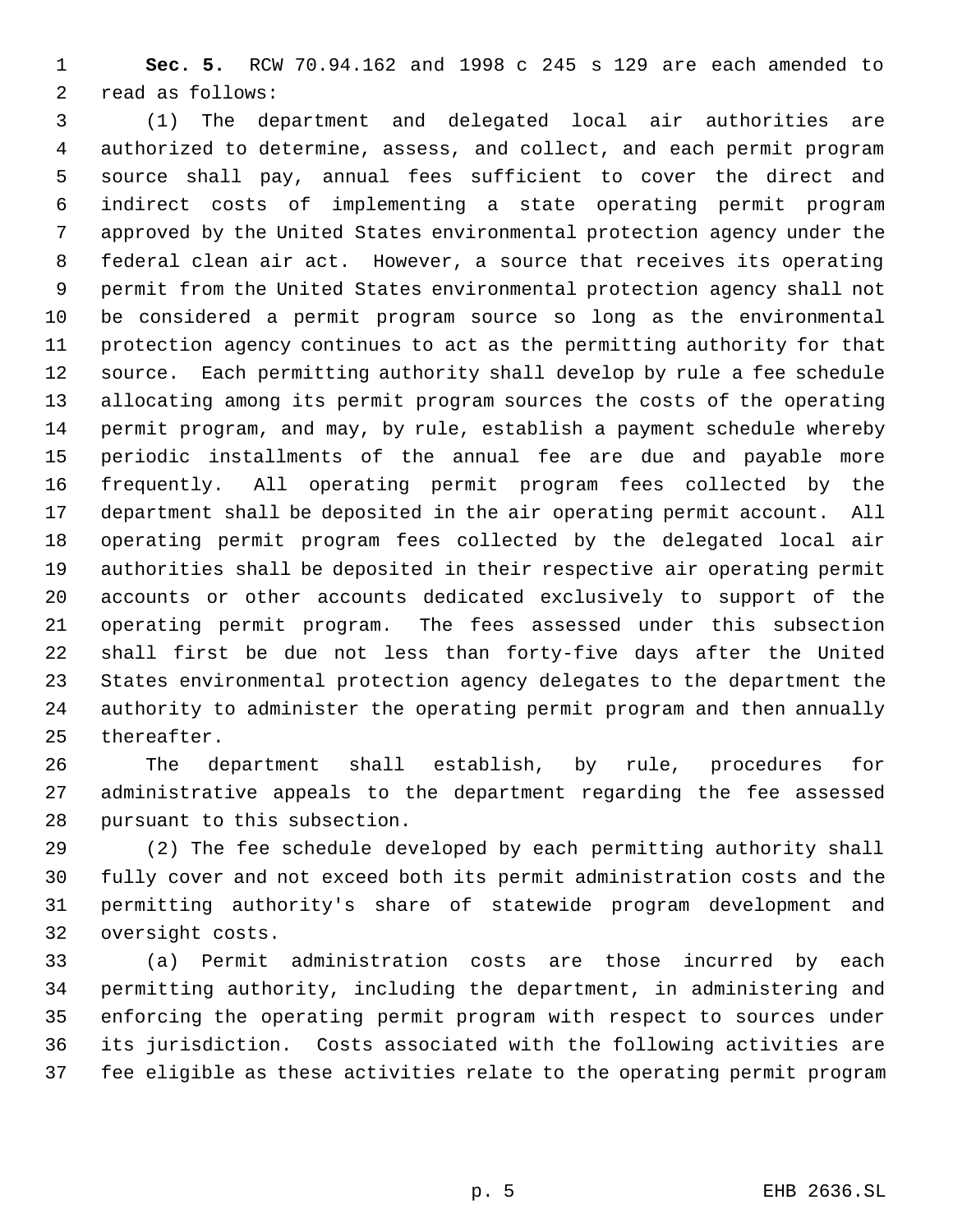and to the sources permitted by a permitting authority, including, where applicable, sources subject to a general permit:

 (i) Preapplication assistance and review of an application and proposed compliance plan for a permit, permit revision, or renewal;

 (ii) Source inspections, testing, and other data-gathering activities necessary for the development of a permit, permit revision, or renewal;

 (iii) Acting on an application for a permit, permit revision, or renewal, including the costs of developing an applicable requirement as part of the processing of a permit, permit revision, or renewal, preparing a draft permit and fact sheet, and preparing a final permit, but excluding the costs of developing BACT, LAER, BART, or RACT requirements for criteria and toxic air pollutants;

 (iv) Notifying and soliciting, reviewing and responding to comment from the public and contiguous states and tribes, conducting public hearings regarding the issuance of a draft permit and other costs of providing information to the public regarding operating permits and the permit issuance process;

 (v) Modeling necessary to establish permit limits or to determine compliance with permit limits;

 (vi) Reviewing compliance certifications and emissions reports and conducting related compilation and reporting activities;

 (vii) Conducting compliance inspections, complaint investigations, and other activities necessary to ensure that a source is complying with permit conditions;

 (viii) Administrative enforcement activities and penalty assessment, excluding the costs of proceedings before the pollution control hearings board and all costs of judicial enforcement;

 (ix) The share attributable to permitted sources of the development and maintenance of emissions inventories;

 (x) The share attributable to permitted sources of ambient air quality monitoring and associated recording and reporting activities;

(xi) Training for permit administration and enforcement;

 (xii) Fee determination, assessment, and collection, including the costs of necessary administrative dispute resolution and penalty collection;

 (xiii) Required fiscal audits, periodic performance audits, and reporting activities;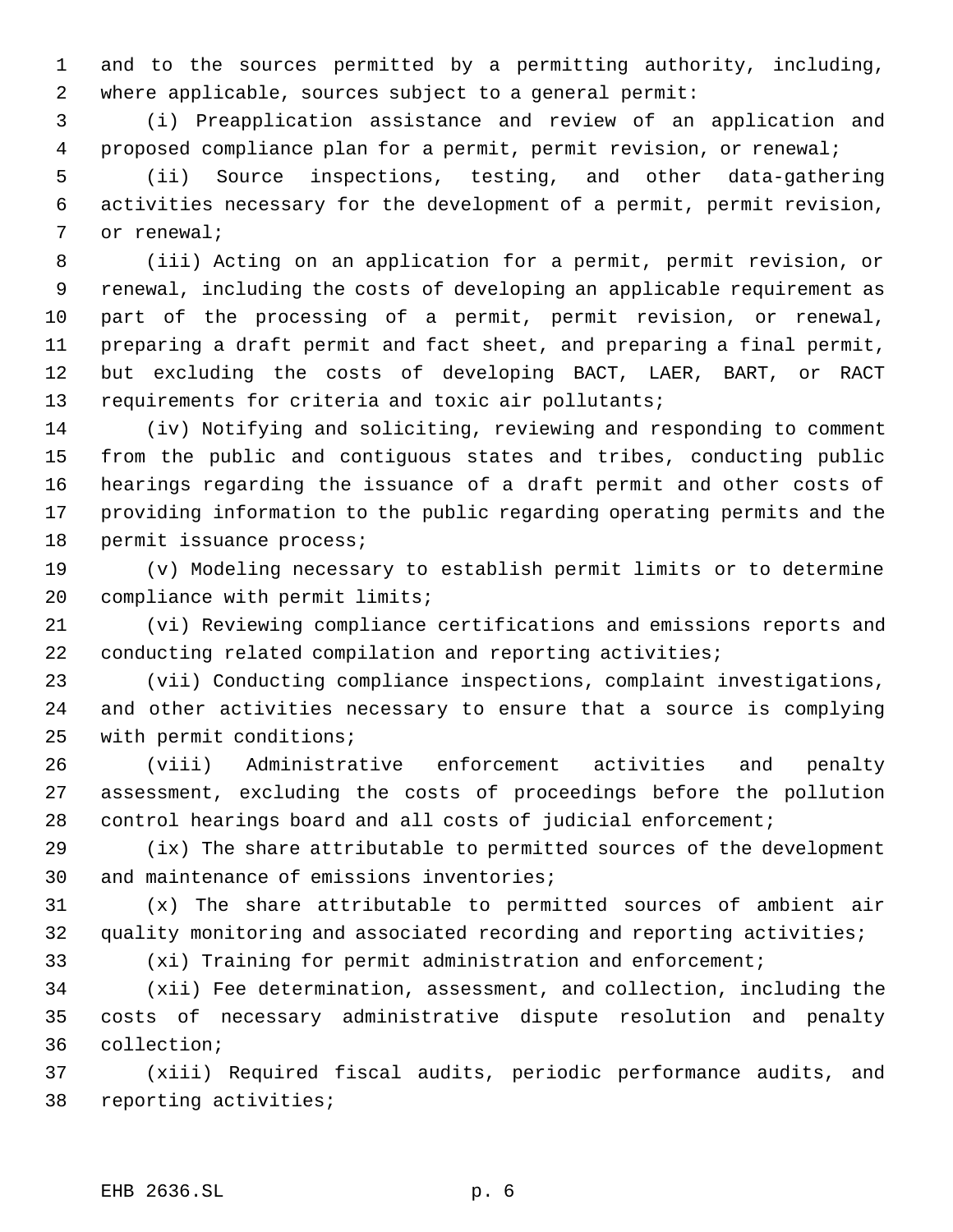(xiv) Tracking of time, revenues and expenditures, and accounting activities;

 (xv) Administering the permit program including the costs of clerical support, supervision, and management;

 (xvi) Provision of assistance to small businesses under the jurisdiction of the permitting authority as required under section 507 of the federal clean air act; and

 (xvii) Other activities required by operating permit regulations issued by the United States environmental protection agency under the federal clean air act.

 (b) Development and oversight costs are those incurred by the department in developing and administering the state operating permit program, and in overseeing the administration of the program by the delegated local permitting authorities. Costs associated with the following activities are fee eligible as these activities relate to the operating permit program:

 (i) Review and determinations necessary for delegation of authority to administer and enforce a permit program to a local air authority under RCW 70.94.161(2) and 70.94.860;

 (ii) Conducting fiscal audits and periodic performance audits of delegated local authorities, and other oversight functions required by the operating permit program;

 (iii) Administrative enforcement actions taken by the department on behalf of a permitting authority, including those actions taken by the department under RCW 70.94.785, but excluding the costs of proceedings before the pollution control hearings board and all costs of judicial enforcement;

 (iv) Determination and assessment with respect to each permitting authority of the fees covering its share of the costs of development and oversight;

 (v) Training and assistance for permit program administration and oversight, including training and assistance regarding technical, 33 administrative, and data management issues;

 (vi) Development of generally applicable regulations or guidance regarding the permit program or its implementation or enforcement;

 (vii) State codification of federal rules or standards for inclusion in operating permits;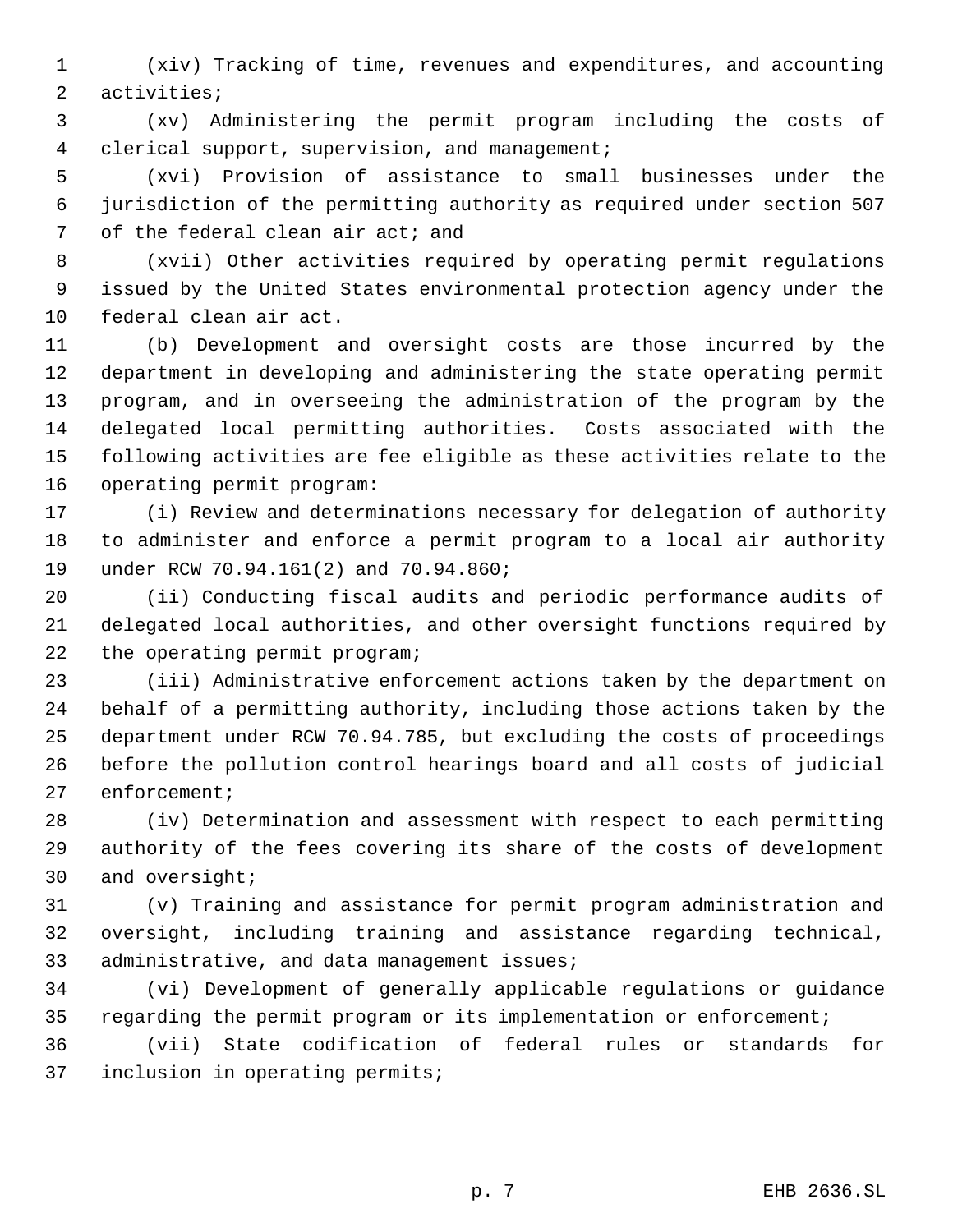(viii) Preparation of delegation package and other activities associated with submittal of the state permit program to the United States environmental protection agency for approval, including ongoing coordination activities;

 (ix) General administration and coordination of the state permit program, related support activities, and other agency indirect costs, including necessary data management and quality assurance;

 (x) Required fiscal audits and periodic performance audits of the 9 department, and reporting activities;

 (xi) Tracking of time, revenues and expenditures, and accounting activities;

 (xii) Public education and outreach related to the operating permit program, including the maintenance of a permit register;

 (xiii) The share attributable to permitted sources of compiling and maintaining emissions inventories;

 (xiv) The share attributable to permitted sources of ambient air quality monitoring, related technical support, and associated recording activities;

 (xv) The share attributable to permitted sources of modeling activities;

 (xvi) Provision of assistance to small business as required under section 507 of the federal clean air act as it exists on July 25, 1993, 23 or its later enactment as adopted by reference by the director by rule;

 (xvii) Provision of services by the department of revenue and the office of the state attorney general and other state agencies in support of permit program administration;

 (xviii) A one-time revision to the state implementation plan to make those administrative changes necessary to ensure coordination of the state implementation plan and the operating permit program; and

 (xix) Other activities required by operating permit regulations issued by the United States environmental protection agency under the federal clean air act.

 (3) The responsibility for operating permit fee determination, assessment, and collection is to be shared by the department and delegated local air authorities as follows:

 (a) Each permitting authority, including the department, acting in its capacity as a permitting authority, shall develop a fee schedule and mechanism for collecting fees from the permit program sources under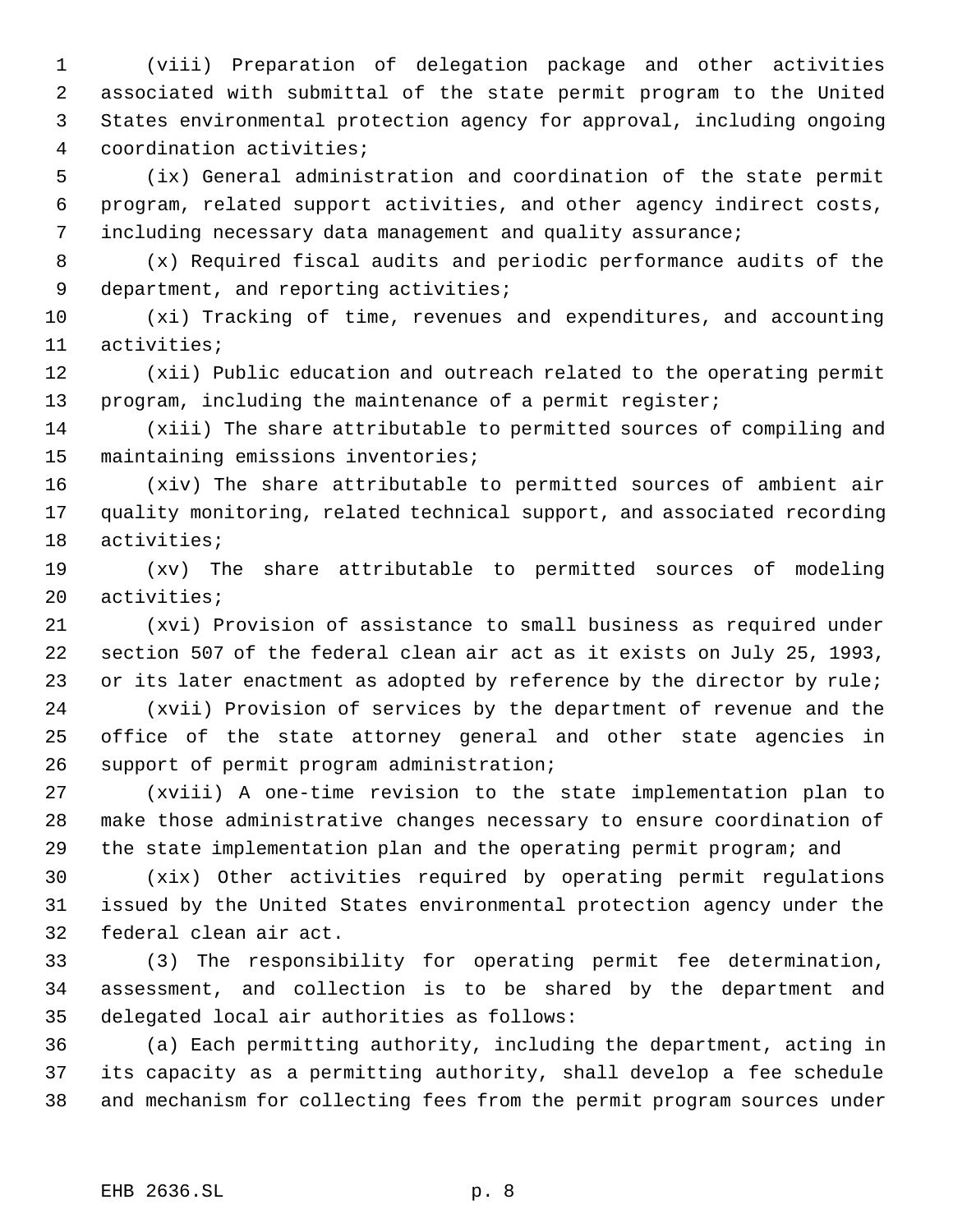its jurisdiction; the fees collected by each authority shall be sufficient to cover its costs of permit administration and its share of the department's costs of development and oversight. Each delegated local authority shall remit to the department its share of the department's development and oversight costs.

 (b) Only those local air authorities to whom the department has delegated the authority to administer the program pursuant to RCW 70.94.161(2) (b) and (c) and 70.94.860 shall have the authority to administer and collect operating permit fees. The department shall retain the authority to administer and collect such fees with respect to the sources within the jurisdiction of a local air authority until the effective date of program delegation to that air authority.

 (c) The department shall allocate its development and oversight costs among all permitting authorities, including the department, in proportion to the number of permit program sources under the jurisdiction of each authority, except that extraordinary costs or other costs readily attributable to a specific permitting authority may be assessed that authority. For purposes of this subsection, all sources covered by a single general permit shall be treated as one source.

 (4) The department and each delegated local air authority shall adopt by rule a general permit fee schedule for sources under their respective jurisdictions after such time as the department adopts provisions for general permit issuance. Within ninety days of the time that the department adopts a general permit fee schedule, the department shall report to the relevant standing committees of the legislature regarding the general permit fee schedules adopted by the department and by the delegated local air authorities. The permit administration costs of each general permit shall be allocated equitably among only those sources subject to that general permit. The share of development and oversight costs attributable to each general permit shall be determined pursuant to subsection (3)(c) of this section.

 (5) The fee schedule developed by the department shall allocate among the sources for whom the department acts as a permitting authority, other than sources subject to a general permit, those portions of the department's permit administration costs and the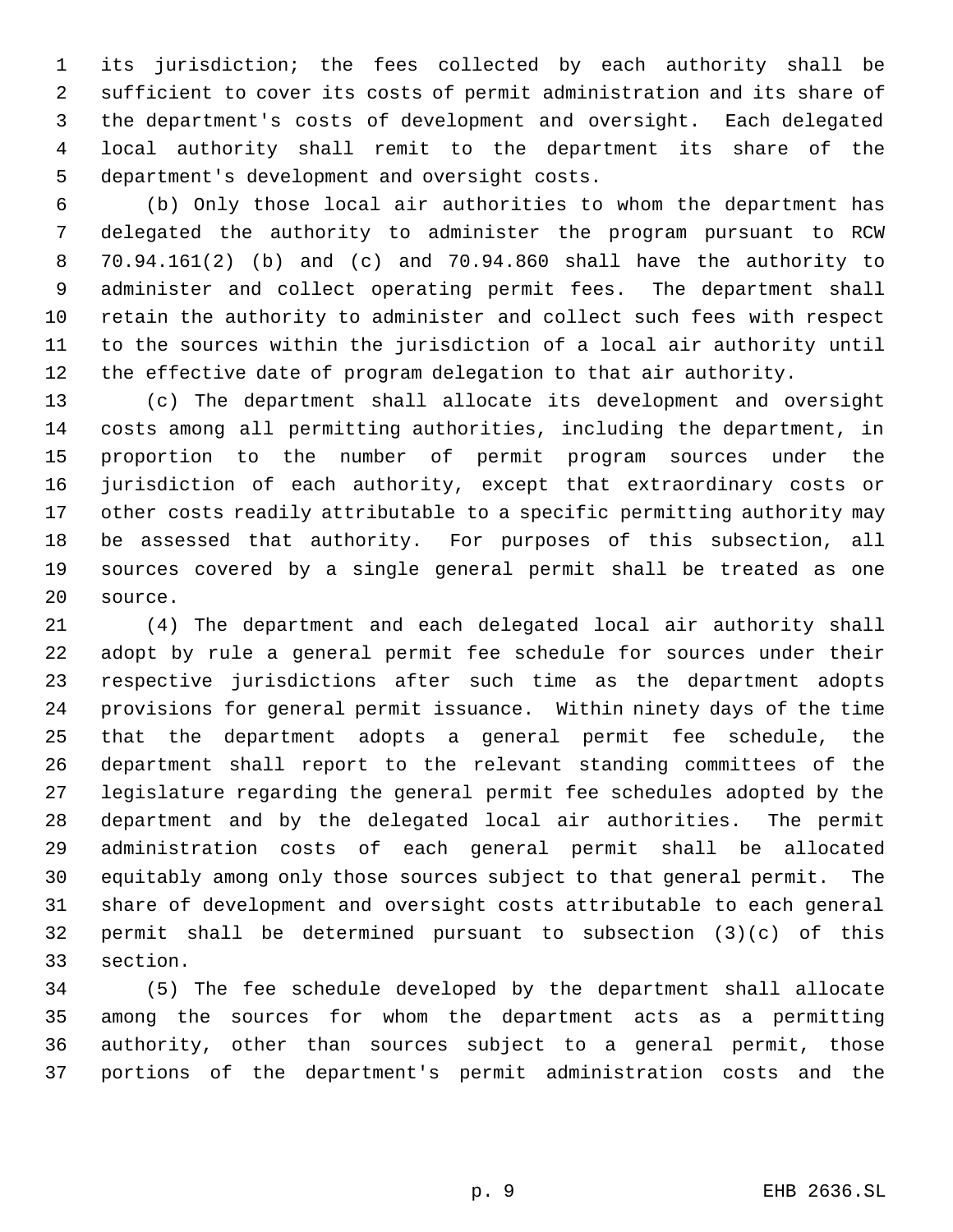department's share of the development and oversight costs which the department does not plan to recover under its general permit fee schedule or schedules as follows:

 (a) The department shall allocate its permit administration costs and its share of the development and oversight costs not recovered through general permit fees according to a three-tiered model based upon:

(i) The number of permit program sources under its jurisdiction;

 (ii) The complexity of permit program sources under its jurisdiction; and

 (iii) The size of permit program sources under its jurisdiction, as measured by the quantity of each regulated pollutant emitted by the source.

(b) Each of the three tiers shall be equally weighted.

 (c) The department may, in addition, allocate activities-based costs readily attributable to a specific source to that source under RCW 70.94.152(1) and 70.94.154(7).

 The quantity of each regulated pollutant emitted by a source shall be determined based on the annual emissions during the most recent calendar year for which data is available.

 (6) The department shall, after opportunity for public review and comment, adopt rules that establish a process for development and review of its operating permit program fee schedule, a methodology for 24 tracking program revenues and expenditures, and, for both the department and the delegated local air authorities, a system of fiscal audits, reports, and periodic performance audits.

 (a) The fee schedule development and review process shall include the following:

 (i) The department shall conduct a biennial workload analysis. The department shall provide the opportunity for public review of and comment on the workload analysis. The department shall review and update its workload analysis during each biennial budget cycle, taking into account information gathered by tracking previous revenues, time, and expenditures and other information obtained through fiscal audits and performance audits.

 (ii) The department shall prepare a biennial budget based upon the resource requirements identified in the workload analysis for that biennium. In preparing the budget, the department shall take into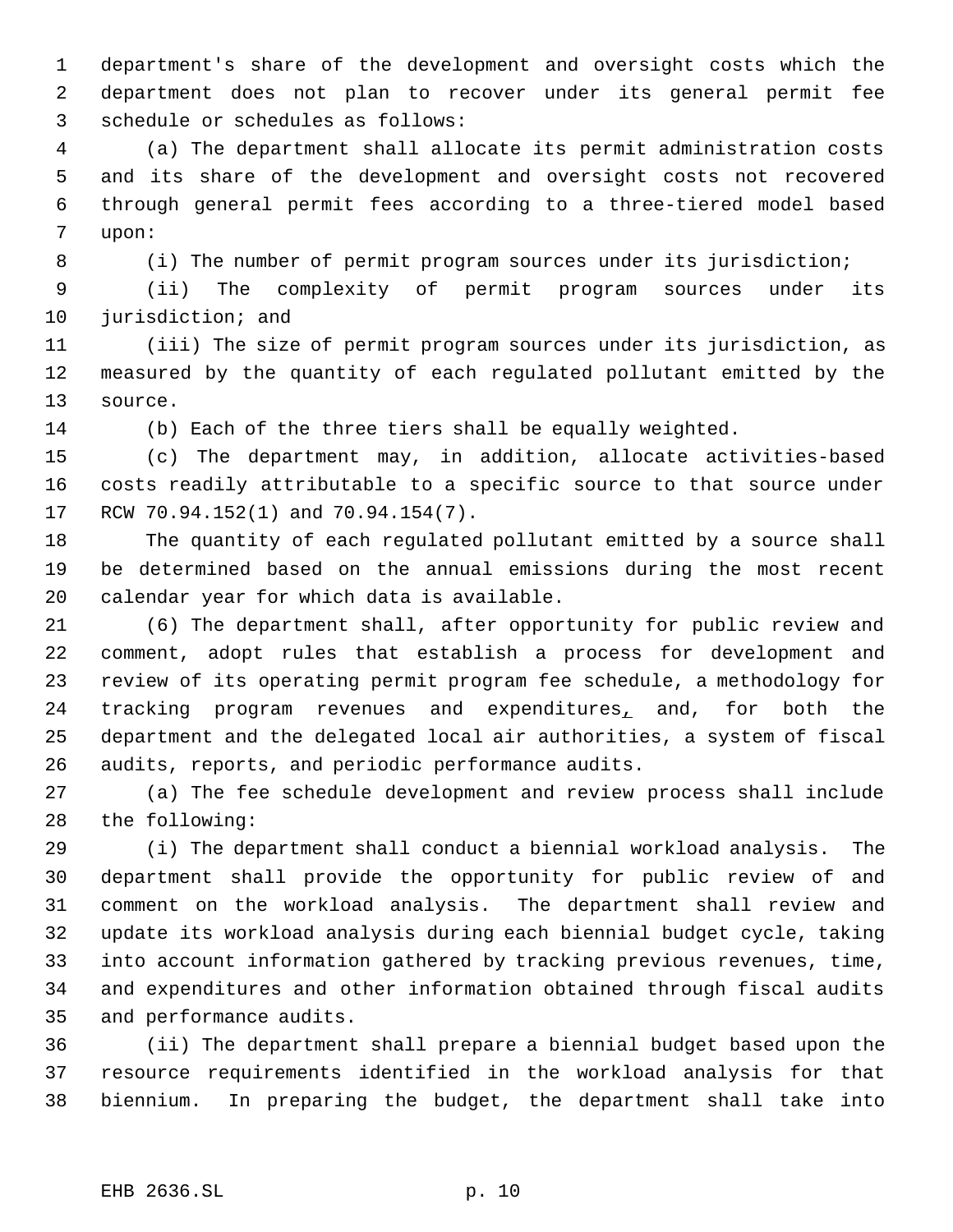account the projected operating permit account balance at the start of the biennium. The department shall provide the opportunity for public review of and comment on the proposed budget. The department shall review and update its budget each biennium.

 (iii) The department shall develop a fee schedule allocating the department's permit administration costs and its share of the development and oversight costs among the department's permit program sources using the methodology described in subsection (5) of this section. The department shall provide the opportunity for public review of and comment on the allocation methodology and fee schedule. The department shall provide procedures for administrative resolution of disputes regarding the source data on which allocation determinations are based; these procedures shall be designed such that resolution occurs prior to the completion of the allocation process. The department shall review and update its fee schedule annually.

 (b) The methodology for tracking revenues and expenditures shall include the following:

 (i) The department shall develop a system for tracking revenues and expenditures that provides the maximum practicable information. At a minimum, revenues from fees collected under the operating permit program shall be tracked on a source-specific basis and time and expenditures required to administer the program shall be tracked on the basis of source categories and functional categories. Each general permit will be treated as a separate source category for tracking and accounting purposes.

 (ii) The department shall use the information obtained from tracking revenues, time, and expenditures to modify the workload analysis required in subsection (6)(a) of this section.

 (iii) The information obtained from tracking revenues, time, and expenditures shall not provide a basis for challenge to the amount of an individual source's fee.

 (c) The system of fiscal audits, reports, and periodic performance audits shall include the following:

 (i) The department and the delegated local air authorities shall ((prepare annual reports and shall submit the reports to, respectively, the appropriate standing committees of the legislature and the board of directors of the local air authority)) periodically report information about the air operating permit program on the department's web site.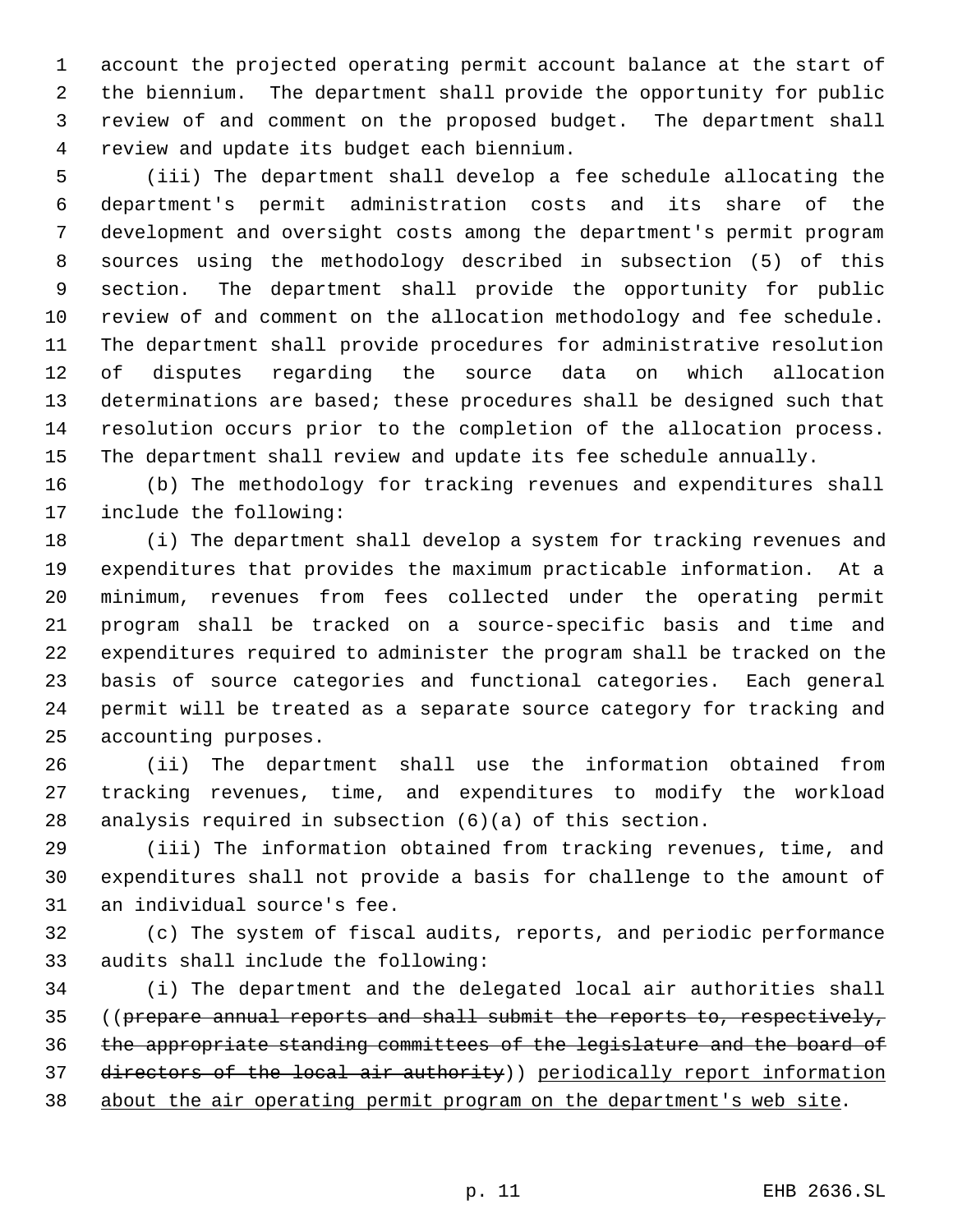(ii) The department shall arrange for fiscal audits and routine performance audits and for periodic intensive performance audits of each permitting authority and of the department.

 (7) Each local air authority requesting delegation shall, after opportunity for public review and comment, publish regulations which establish a process for development and review of its operating permit program fee schedule, and a methodology for tracking its revenues and expenditures. These regulations shall be submitted to the department for review and approval as part of the local authority's delegation request.

 (8) As used in this section and in RCW 70.94.161(14), "regulated pollutant" shall have the same meaning as defined in section 502(b) of the federal clean air act as it exists on July 25, 1993, or its later enactment as adopted by reference by the director by rule.

 (9) Fee structures as authorized under this section shall remain in effect until such time as the legislature authorizes an alternative structure following receipt of the report required by this subsection.

 **Sec. 6.** RCW 70.95.530 and 2009 c 261 s 5 are each amended to read as follows:

 (1) Moneys in the waste tire removal account may be appropriated to the department of ecology:

 (a) To provide for funding to state and local governments for the 23 removal of discarded vehicle tires from unauthorized tire dump sites; and

 (b) To accomplish the other purposes of RCW 70.95.020 as they relate to waste tire cleanup under this chapter.

 (2) In spending funds in the account under this section, the 28 department ( $(\theta f - \theta g)$ ) shall identify communities with the most severe problems with waste tires and provide funds first to those communities to remove accumulations of waste tires.

31 (3) ((On-September-1st-of-even-numbered-years,)) The department 32 (( $of -ecology$ )) shall provide (( $a - report - to - the - house - of$  representatives] and senate transportation committees on the progress being made on the cleanup of unauthorized waste tire piles in the state 35 and efforts underway to prevent the formation of future unauthorized waste tire piles. The report must detail any additional unauthorized waste tire piles discovered since the last report and present a plan to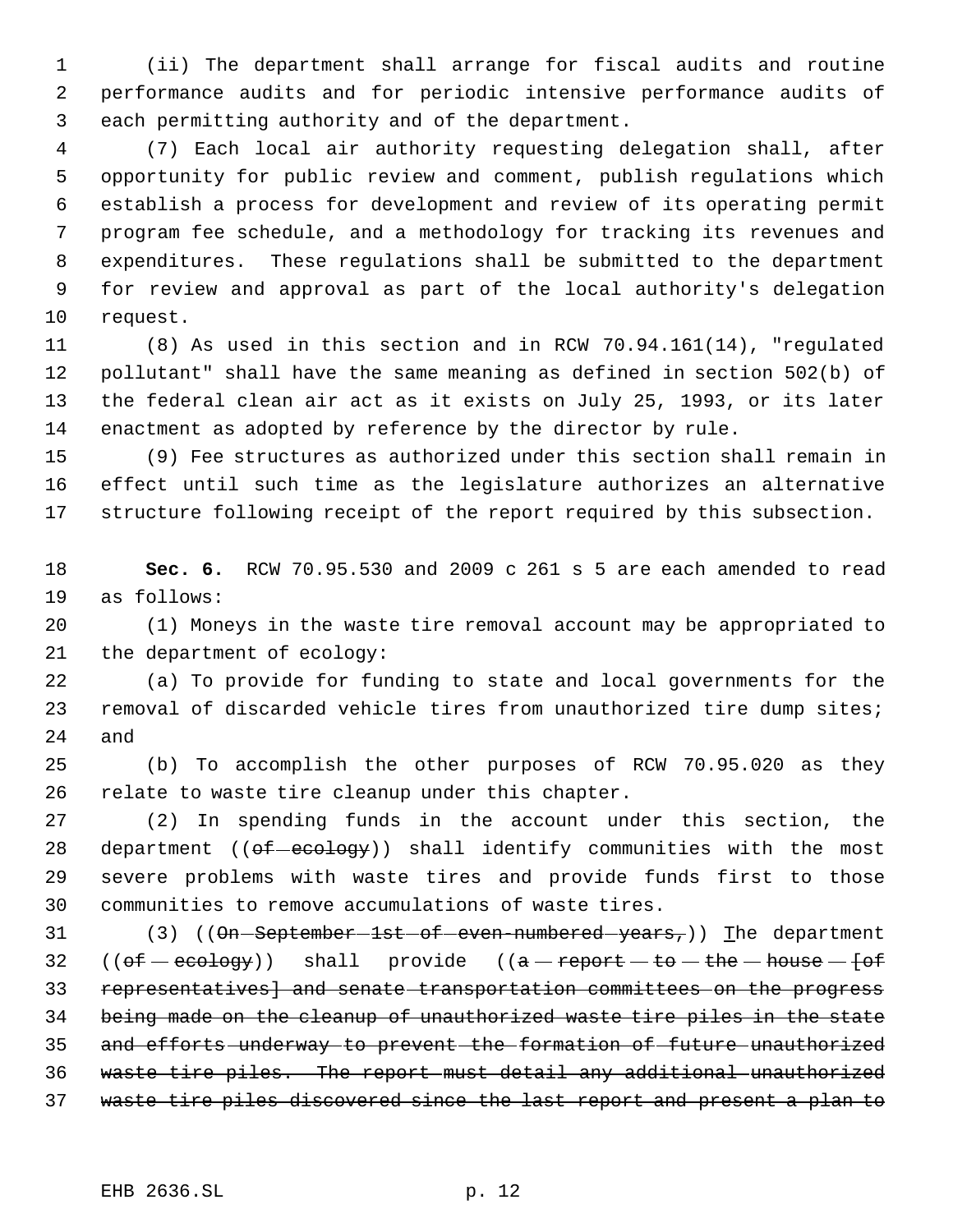1 clean -up these new -unauthorized waste tire piles if they have not already done so, as well as include a listing of authorized waste tire piles and transporters. The report must also include the status of funds available to the program and a needs assessment of the program. 5 On September 1, 2010, the department shall also make recommendations to 6 the committees for an ongoing program to prevent the formation of 7 future - unauthorized - waste - tire - piles. Such - a - program, - if - required,  $must - include - joint - efforts - with -local - governments - and - the - tire$ 9 industry)) on its web site a summary of state and local government 10 efforts funded using the waste tire removal account, a list of 11 authorized waste tire storage sites and transporters, and tire 12 recycling and reuse rates in the state for each calendar year.

 **Sec. 7.** RCW 70.95J.025 and 1997 c 398 s 1 are each amended to read as follows:

 (1) The department shall establish annual fees to collect expenses for issuing and administering biosolids permits under this chapter. An initial fee schedule shall be established by rule and shall be adjusted no more often than once every two years. This fee schedule applies to all permits, regardless of date of issuance, and fees shall be assessed prospectively. Fees shall be established in amounts to recover expenses incurred by the department in processing permit applications and modifications, reviewing related plans and documents, monitoring, evaluating, conducting inspections, overseeing performance of delegated program elements, providing technical assistance and supporting overhead expenses that are directly related to these activities.

 (2) The annual fee paid by a permittee for any permit issued under this chapter shall be determined by the number of residences or residential equivalents contributing to the permittee's biosolids management system. If residences or residential equivalents cannot be determined or reasonably estimated, fees shall be based on other appropriate criteria.

 (3) The biosolids permit account is created in the state treasury. All receipts from fees under this section must be deposited into the account. Moneys in the account may be spent only after appropriation. Expenditures from the account may be used only for the purposes of administering permits under this chapter.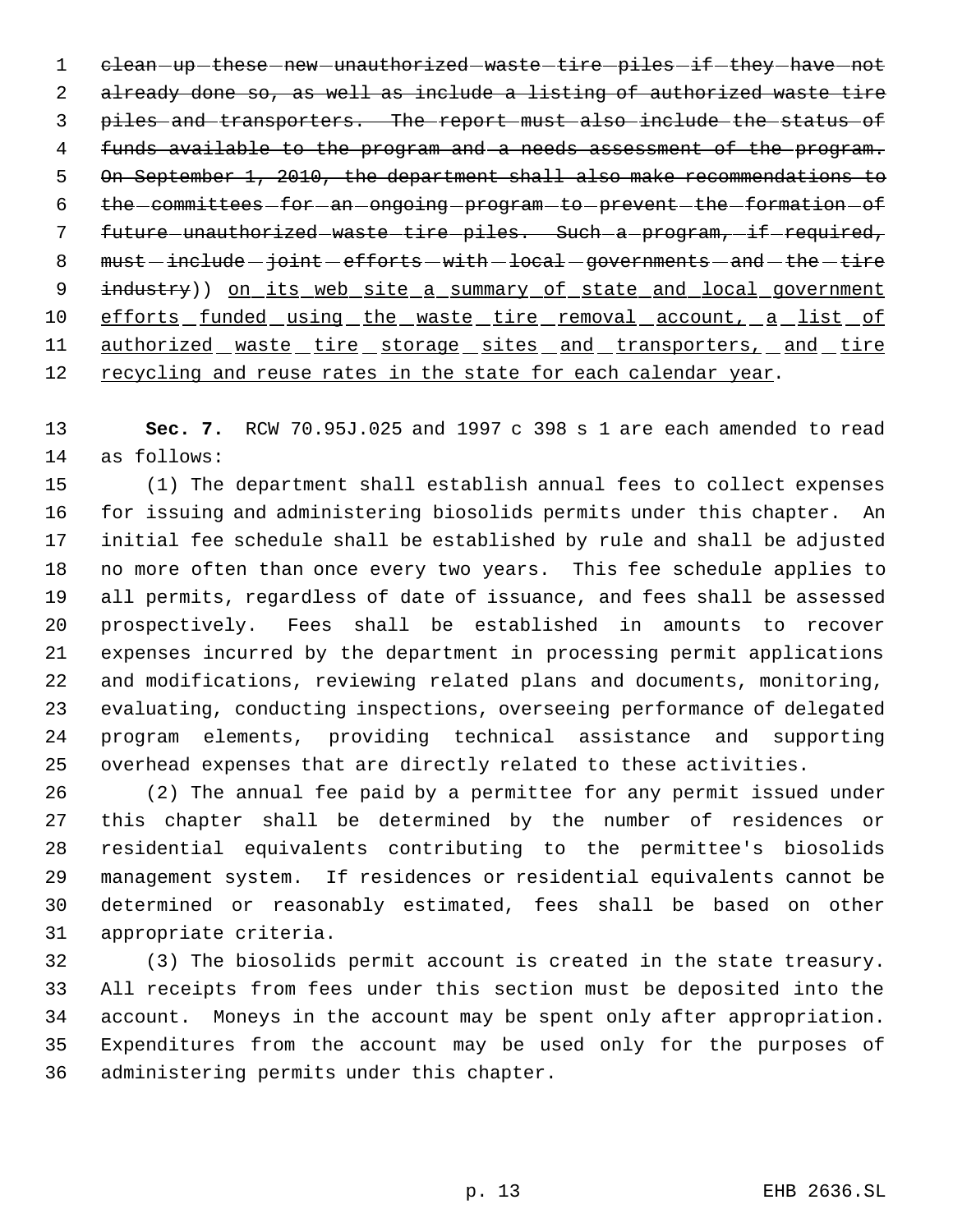1 (4) The department shall ((present a biennial progress report on the use of moneys from the biosolids permit account to the legislature. The first report is due on or before December 31, 1998, and thereafter 4 on or before December 31st of odd-numbered years. The report shall 5 consist-of)) make available on the web site information on fees collected, actual expenses incurred, and anticipated expenses for the current and following fiscal years.

 (5) The department shall work with the regulated community and local health departments to study the feasibility of modifying the fee schedule to support delegated local health departments and reduce local health department fees paid by biosolids permittees.

 **Sec. 8.** RCW 70.120A.050 and 2008 c 32 s 2 are each amended to read as follows:

 (1) No model year 2010 or subsequent model year new passenger car, light duty truck, or medium duty passenger vehicle may be sold in Washington unless there is securely and conspicuously affixed in a clearly visible location a label on which the manufacturer clearly discloses comparative greenhouse gas emissions for that new vehicle.

 (2) The label required by this section should include a greenhouse gas index or rating system that contains quantitative and graphical information presented in a continuous, easy-to-read scale that compares the greenhouse gas emissions from the vehicle with the average projected greenhouse gas emissions from all passenger cars, light duty trucks, and medium duty passenger vehicles of the same model year. For reference purposes, the index or rating system should also identify the greenhouse gas emissions from the vehicle model of that same model year that has the lowest greenhouse gas emissions.

 (3) The index or rating system included in the label under subsection (2) of this section shall be updated as necessary to ensure that the differences in greenhouse gas emissions among vehicles are readily apparent to the consumer.

 (4) An automobile manufacturer may apply to the department of ecology for approval of an alternative to the disclosure labeling requirement that is at least as effective in providing notification and disclosure of the vehicle's greenhouse gas emissions as is the labeling required by this section.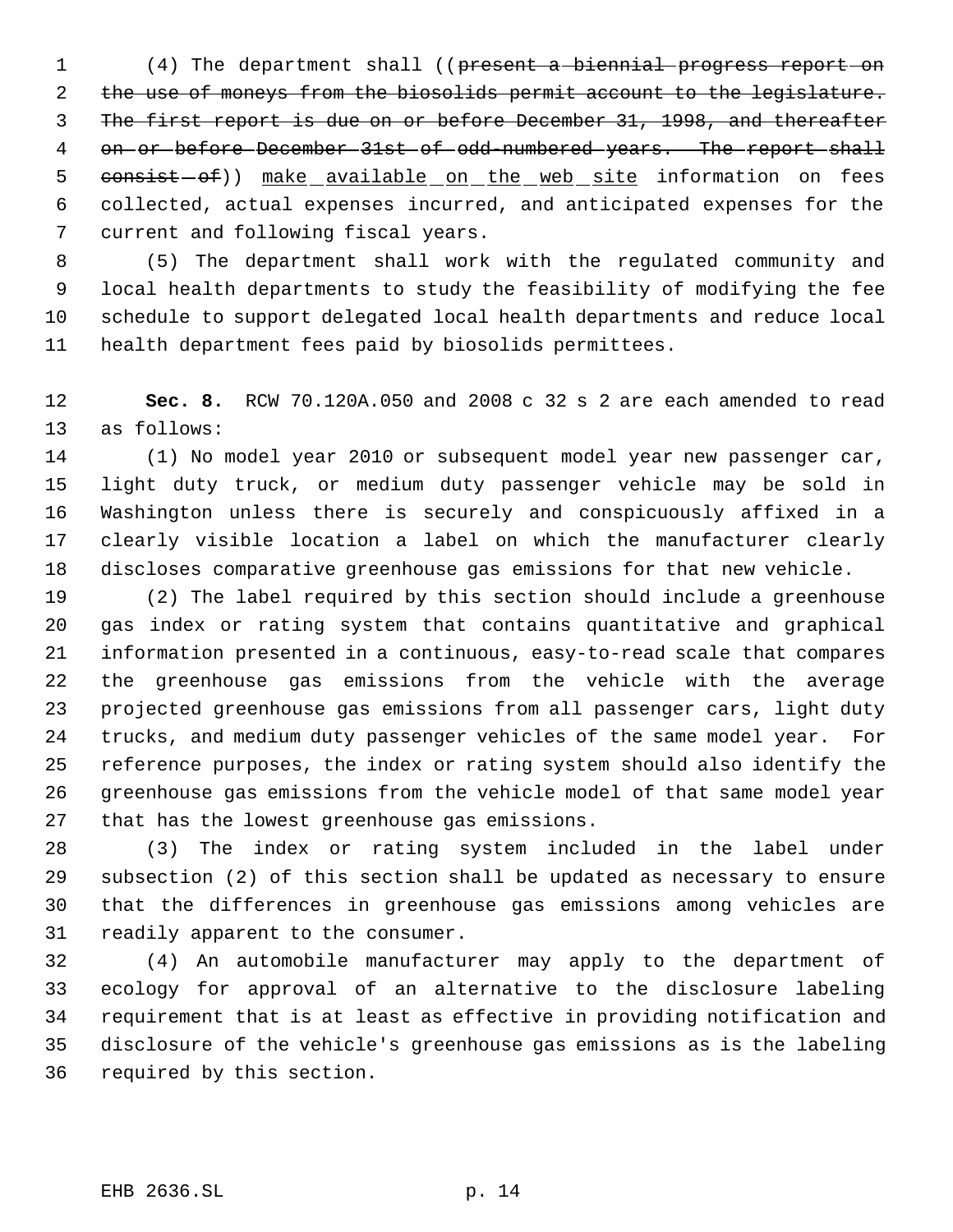1 (5) A label that complies with the requirements of the California 2 greenhouse gas vehicle labeling program shall be deemed to meet the 3 requirements of this section and any rules adopted under this section.

 4 (6) The department of ecology may adopt such rules as are necessary 5 to implement this section.

 $6$  ( $(\frac{7}{7})$  The department of ecology shall provide a status report to 7 the appropriate committees of the legislature on or before December 1, 8 2008,  $(a)$  outlining its approach and progress toward implementing a 9 greenhouse gas - vehicle - emissions - disclosure - labeling - program - for 10 Washington,  $-(b)$  -providing -an -update -on -the -status -of -California's 11 greenhouse gas vehicle labeling program, and (c) making recommendations 12 as necessary for legislation to meet the intent and purpose of chapter 13 32, Laws of 2008 by the 2010 model year.))

14 **Sec. 9.** RCW 90.42.130 and 2003 c 144 s 5 are each amended to read 15 as follows:

 (1) The department shall seek input from agricultural organizations, federal agencies, tribal governments, local governments, watershed groups, conservation groups, and developers on water banking, including water banking procedures and identification of areas in Washington state where water banking could assist in providing water 21 supplies for instream and out-of-stream uses. ((The department shall summarize any comments received on water banking and submit a report, 23 including any recommendations, to the appropriate committees of the 24 legislature - for - their - consideration - in - the - subsequent - legislative session.)

26 (2)  $(By - December - 31st - of - every - even-numbered - year, )$  The 27 department shall ((submit a report to the appropriate committees of the 28 legislature on water banking activities authorized under RCW 90.42.100. 29 The report shall:

30  $(a)$  -Evaluate the effectiveness of water banking in meeting the 31 policies and objectives of this chapter;

32 (b) Describe any statutory, regulatory, or other impediments to 33 water banking in other areas of the state; and

 $34$   $\left\{\mathrm{e}\right\}$  -Identify -other -basins -or -regions -that -may -benefit -from 35 authorization - for - the - department - to - use - the - trust - water - {rights} 36 program for water banking purposes)) maintain information on its web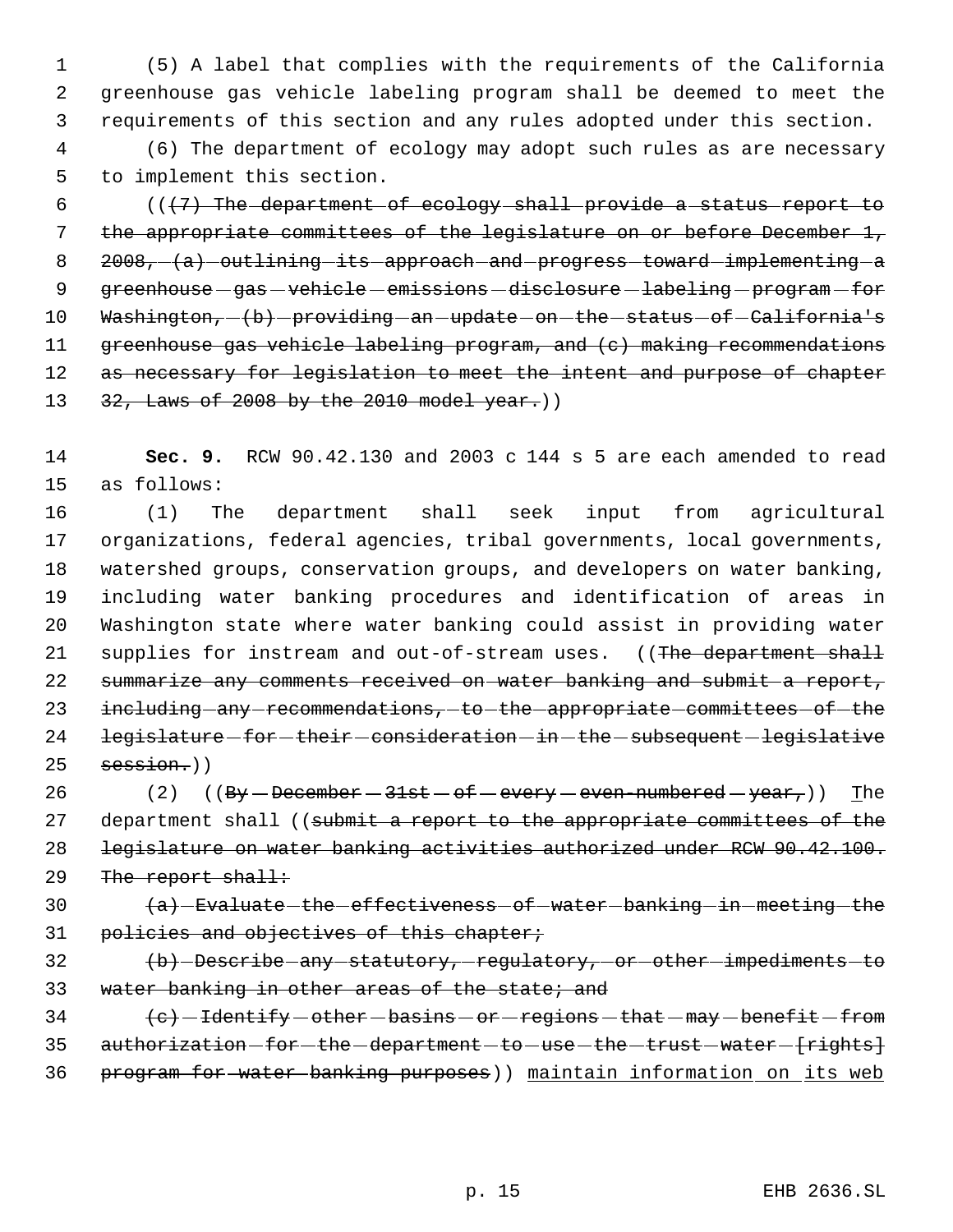site regarding water banking, including information on water banks and 2 related programs in various areas of the state.

 **Sec. 10.** RCW 90.44.052 and 2003 c 307 s 2 are each amended to read as follows:

 (1) On a pilot project basis, the use of water for domestic use in clustered residential developments is exempt as described in subsection (2) of this section from the permit requirements of RCW 90.44.050 in Whitman county. The department must review the use of water under this 9 section and its impact on water resources in the county and ((report to 10 the legislature by December 31st of each even numbered year through 11 2016 regarding its review)) maintain information regarding the pilot 12 project on its web site.

 (2) For the pilot project, the domestic use of water for a clustered residential development is exempt from the permit requirements of RCW 90.44.050 for an amount of water that is not more than one thousand two hundred gallons a day per residence for a residential development that has an overall density equal to or less than one residence per ten acres and a minimum of six homes.

 (3) No new right to use water may be established for a clustered development under this section where the first residential use of water for the development begins after December 31, 2015.

 **Sec. 11.** RCW 90.48.545 and 2009 c 449 s 2 are each amended to read as follows:

 (1) As funding to do so becomes available, the department shall create a storm water technical resource center in partnership with a university, nonprofit organization, or other public or private entity to provide tools for storm water management. The center shall use its authority to support the duties listed in this subsection through research, development, technology demonstration, technology transfer, education, outreach, recognition, and training programs. The center may:

(a) Review and evaluate emerging storm water technologies;

 (b) Research and develop innovative and cost-effective technical solutions to remove pollutants from runoff and to reduce or eliminate storm water discharges;

- 
- (c) Conduct pilot projects to test technical solutions;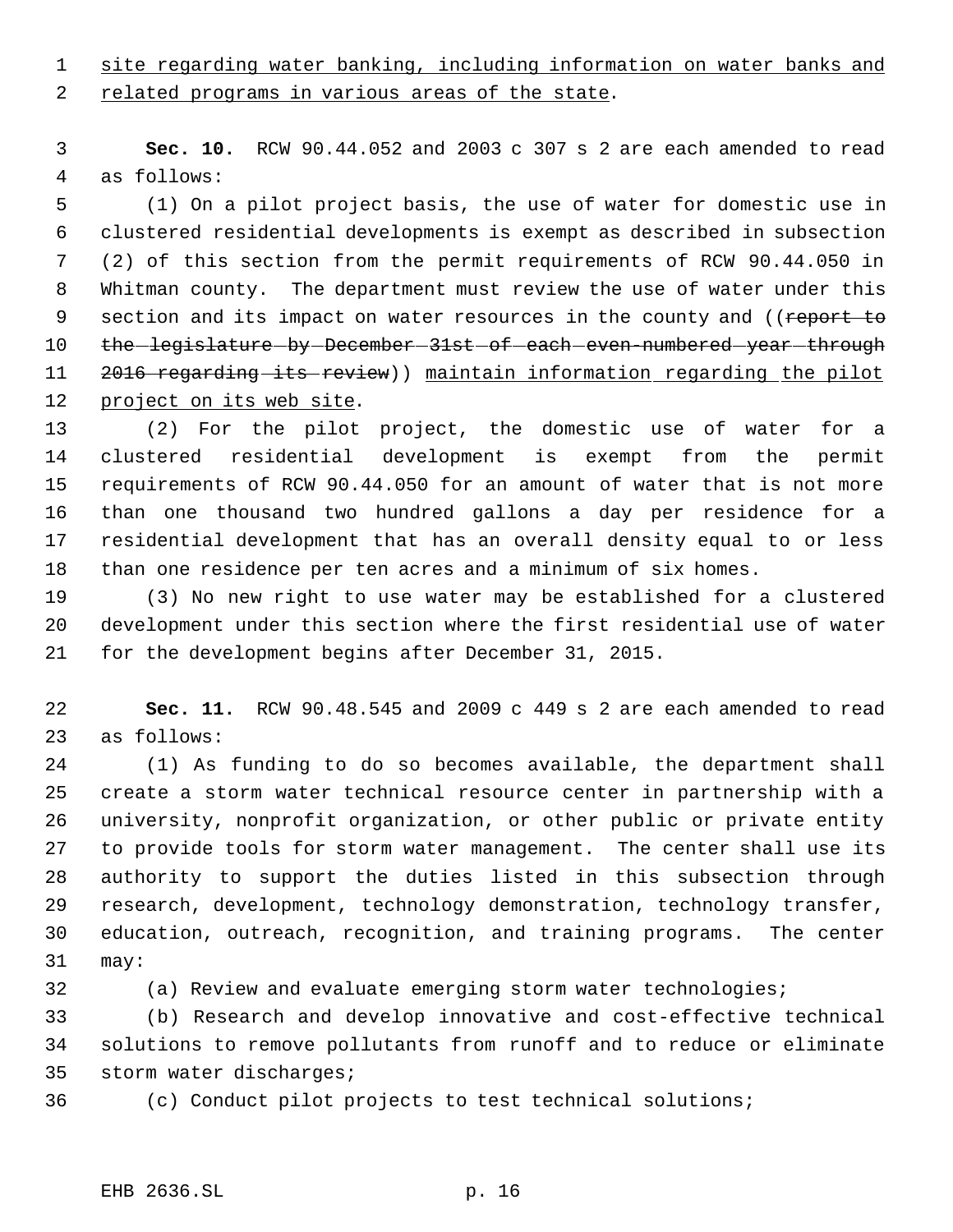(d) Serve as a clearinghouse and outreach center for information on storm water technology;

 (e) Assist in the development of storm water control methods to better protect water quality, including source control, product substitution, pollution prevention, and storm water treatment;

 (f) Coordinate with federal, state, and local agencies and private organizations in administering programs related to storm water control measures; and

(g) Collaborate with existing storm water outreach programs.

 (2) The department shall consult with an advisory committee in the development of the storm water technical resource center. The advisory committee must include representatives from relevant state agencies, local governments, the business community, the environmental community, tribes, and the building and development industry.

 (3) The department, in consultation with the storm water technical resource center advisory committee, shall identify a funding strategy for funding the storm water technical resource center.

 (4) The department shall encourage all interested parties to help and support the technical resource center with in-kind services.

20 (5) The department and other partners in the center shall ((prepare 21 and submit a biennial progress report to the legislature)) in even-22 numbered years inform the appropriate legislative committees of the progress made in achieving the objectives of this section.

 **Sec. 12.** RCW 90.80.150 and 2001 c 237 s 21 are each amended to read as follows:

26 The department shall ((report biennially by December 31st of each 27 even-numbered-year-to-the-appropriate-committees-of-the-legislature 28 on)) maintain information on its web site concerning the boards formed or sought to be formed under the authority of this chapter, the transfer applications reviewed and other activities conducted by the boards, and the funding of such boards. Conservancy boards must provide information regarding their activities to the department to 33 assist the department in ((preparing-the-report)) updating this information at least biennially in even-numbered years.

 **Sec. 13.** RCW 90.82.043 and 2007 c 445 s 6 are each amended to read as follows: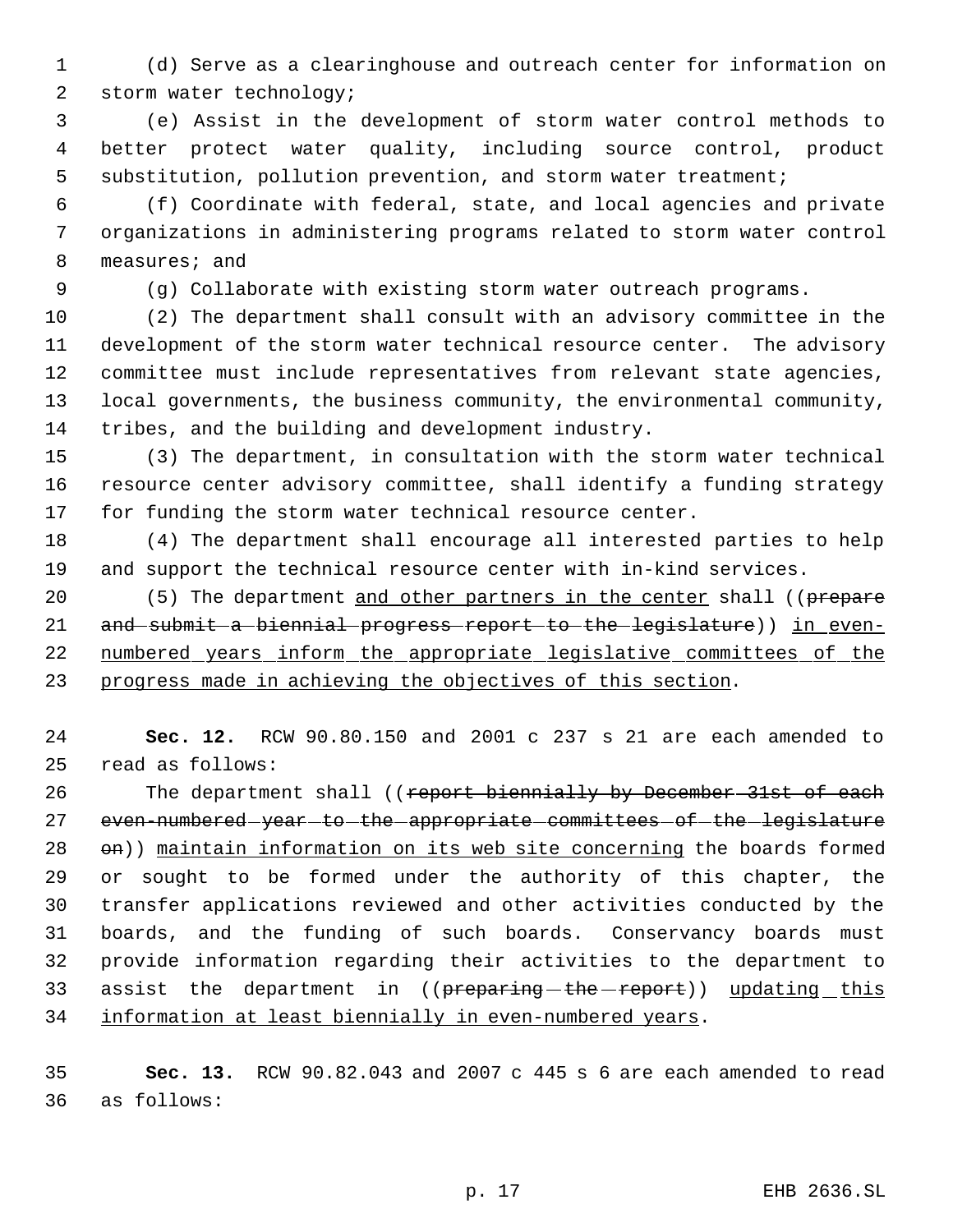(1) Within one year of accepting funding under RCW 90.82.040(2)(e), the planning unit must complete a detailed implementation plan. Submittal of a detailed implementation plan to the department is a condition of receiving grants for the second and all subsequent years of the phase four grant.

 (2) Each implementation plan must contain strategies to provide sufficient water for: (a) Production agriculture; (b) commercial, industrial, and residential use; and (c) instream flows. Each implementation plan must contain timelines to achieve these strategies and interim milestones to measure progress.

 (3) The implementation plan must clearly define coordination and oversight responsibilities; any needed interlocal agreements, rules, or ordinances; any needed state or local administrative approvals and permits that must be secured; and specific funding mechanisms.

 (4) In developing the implementation plan, the planning unit must consult with other entities planning in the watershed management area and identify and seek to eliminate any activities or policies that are duplicative or inconsistent.

 $((\frac{1}{5}(a) - By - December - 1, -2003, -and - by - December - 1st - of - each$  subsequent year, the director of the department shall report to the appropriate legislative standing committees regarding statutory changes 22 necessary-to-enable-state-agency-approval-or-permit-decision-making needed to implement a plan approved under this chapter.

 (b) Beginning with the December 1, 2007, report, and then every two 25 years thereafter, the director shall include in each report the extent to which reclaimed water has been identified in the watershed plans as 27 potential - sources - or - strategies - to - meet - future - water - needs, - and provisions in any watershed implementation plans that discuss barriers 29 to-implementation-of-the-water-reuse-elements-of-those-plans. The department's report shall include an estimate of the potential cost of reclaimed water facilities and identification of potential sources of funding for them.))

 NEW SECTION. **Sec. 14.** The following acts or parts of acts are each repealed:

(1) RCW 70.95.545 (Tire recycling--Report) and 2002 c 299 s 9;